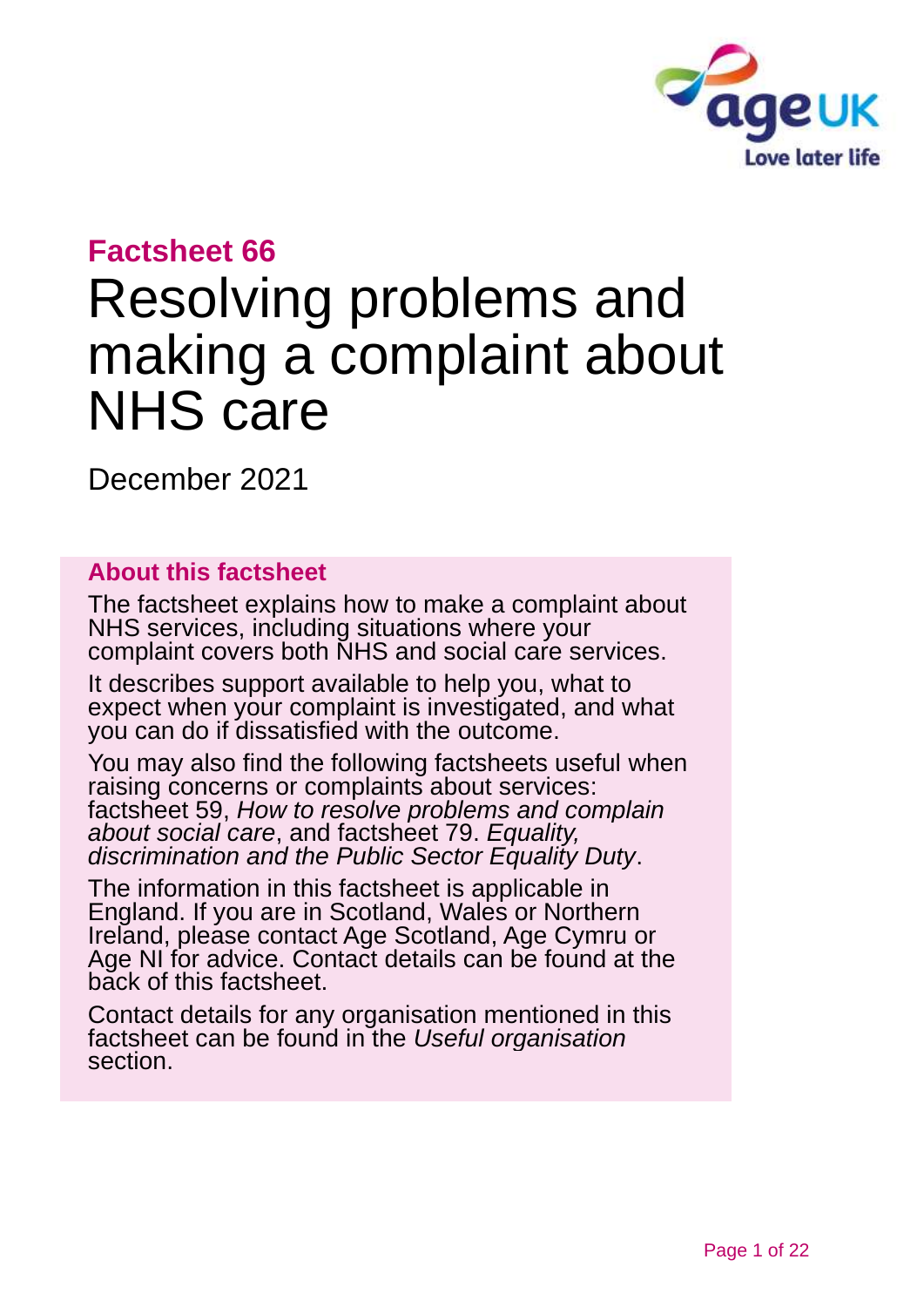# **Contents**

| <b>Introduction</b>                                                | 4               |
|--------------------------------------------------------------------|-----------------|
| 2 Who can raise a concern or make a complaint?                     | 4               |
| 3 What services can you complain about?                            | 5               |
| 3.1 What might your concerns or complaint involve?                 | 5               |
| 3.2 Are there time limits to making a complaint?                   | 5               |
| 4 The complaints process                                           | 6               |
| 5 Making a formal complaint                                        | 8               |
| 5.1 Who to complain to                                             | 8               |
| 5.2 Complaints involving more than one organisation                | 9               |
| 5.3 Support to make a complaint                                    | 9               |
| 5.4 Tips to help make an effective complaint                       | 10              |
| 6 What to expect if you make a formal<br>complaint?                | 10              |
| 6.1 After submitting your complaint                                | 11              |
| 6.2 Acknowledgement of your complaint                              | 11              |
| 6.3 An opportunity to discuss your complaint                       | 11              |
| 6.4 To have your complaint properly looked into                    | 11              |
| 6.5 Agree timescales and be kept informed of<br>progress           | 12              |
| 6.6 Be told the outcome and options if still unhappy               | 12              |
| 6.7 Taking your complaint to the Ombudsman                         | 12 <sub>2</sub> |
| 6.8 Monitoring and reporting on complaints handling                | 13              |
| 7 Complaints about NHS use of Mental Health<br>Act                 | 13              |
| 8 Care Quality Commission (CQC)                                    | 14              |
| 9 Safeguarding concerns                                            | 15              |
| 10 Negligence by an NHS organisation or<br>healthcare professional | 16              |
| 11 Complaints about a health professional                          | 16              |
| 12 Complaints about private healthcare<br>providers                | 17              |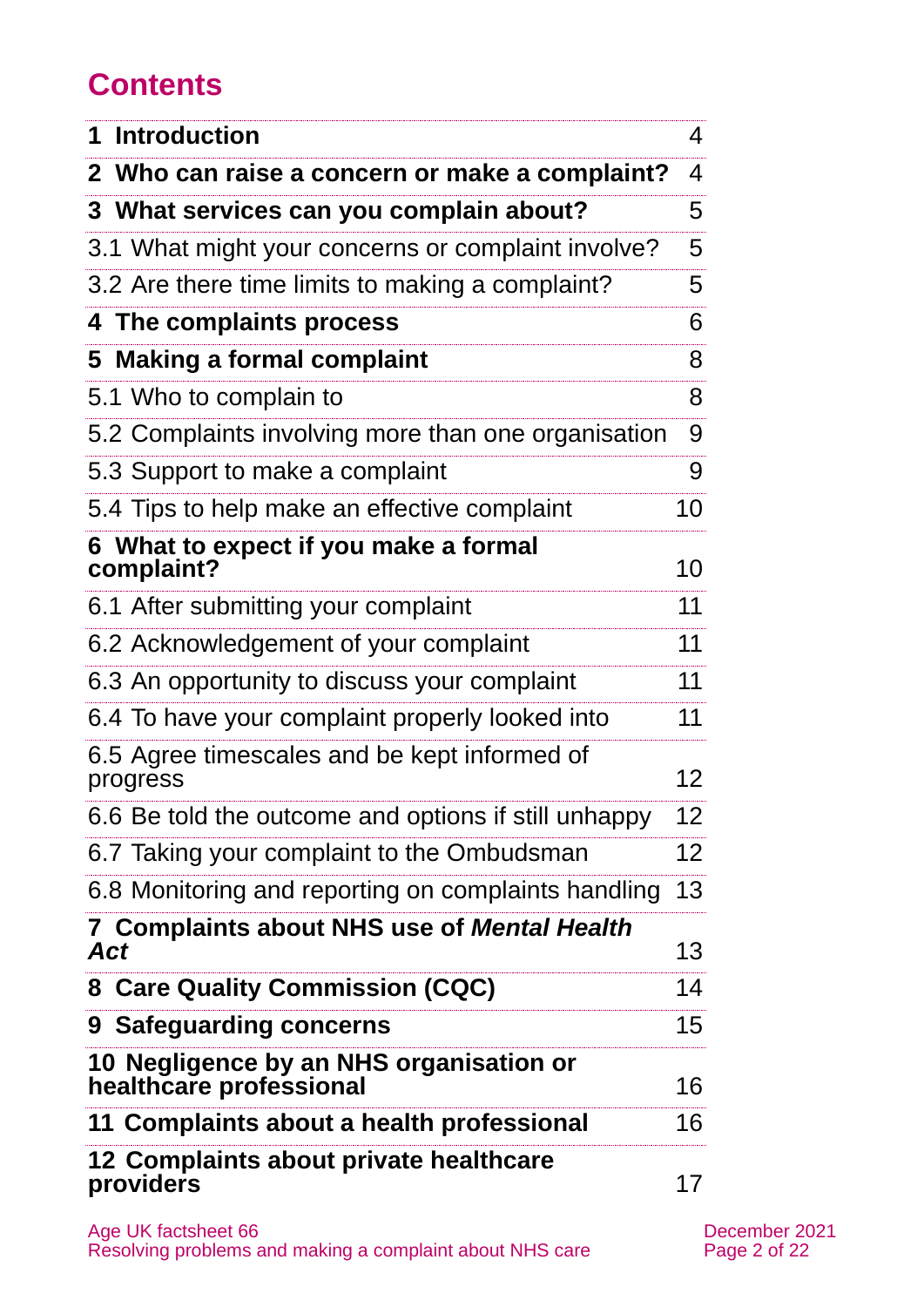<span id="page-2-0"></span>

| Useful organisations |  |
|----------------------|--|
| Age UK               |  |
| Support our work     |  |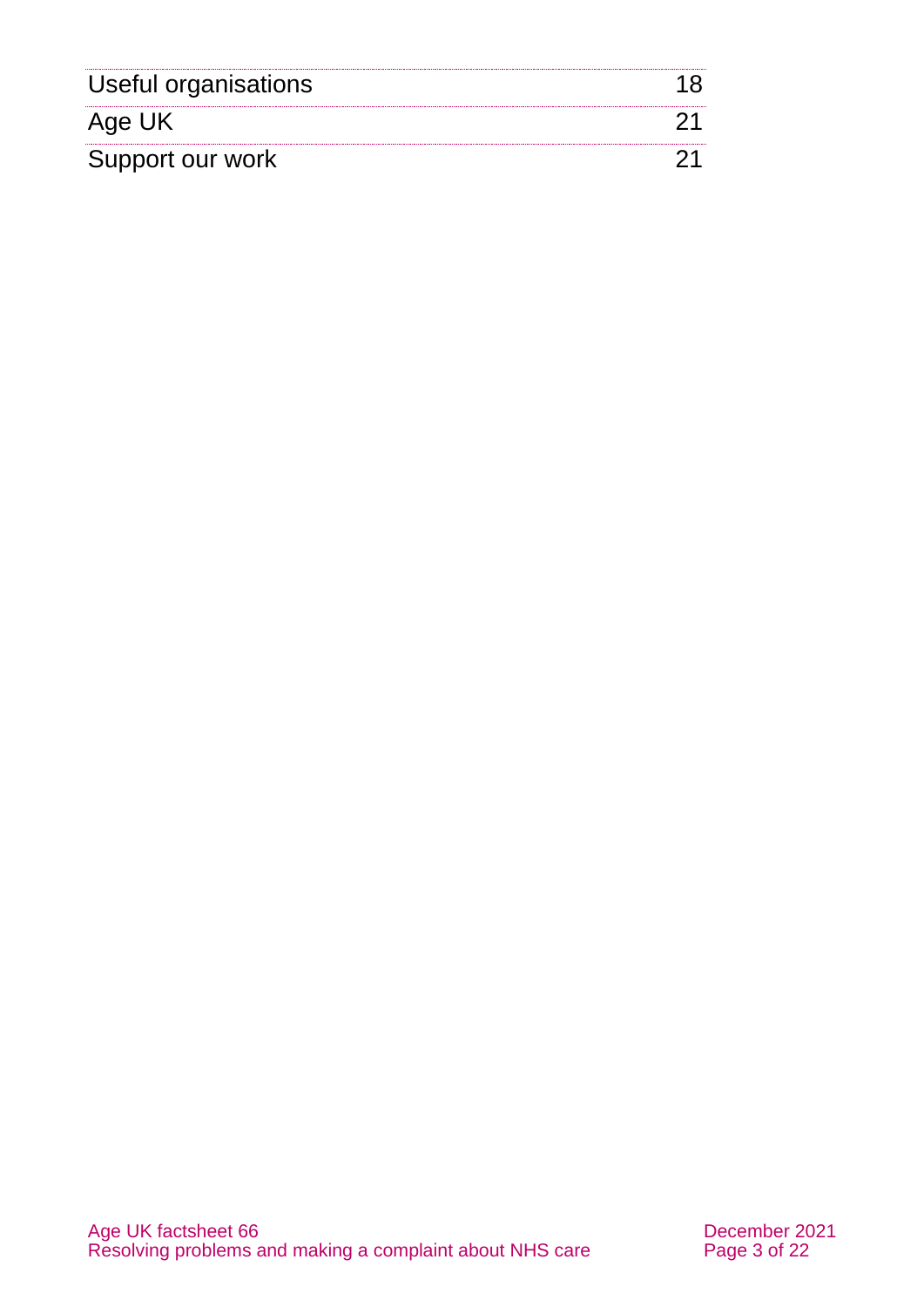# **1 Introduction**

Most people are happy with their treatment and care when using NHS services but there may be times when things go wrong or you are unhappy, frustrated or angry about an incident or your on-going care.

You can resolve many problems informally by talking to staff concerned soon after an incident happens. If you feel unable to do this or are unhappy with their response, you have a right to make a formal complaint about any aspect of NHS care, treatment, or services, and have it acknowledged and properly investigated.

The NHS Constitution explains your right to complain. You can find this at

[www.gov.uk/government/publications/the-nhs](http://www.gov.uk/government/publications/the-nhs-constitution-for-england)[constitution-for-england](http://www.gov.uk/government/publications/the-nhs-constitution-for-england)

*[The Local Authority Social Services and National](https://www.legislation.gov.uk/uksi/2009/309/contents/made)  [Health Service Complaints \(England\) Regulations](https://www.legislation.gov.uk/uksi/2009/309/contents/made)  [2009](https://www.legislation.gov.uk/uksi/2009/309/contents/made)* govern the NHS complaints process and parameters. They require NHS organisations to have a complaints procedure that tells you who is responsible for complaints, how they manage and might investigate a complaint, respond following an investigation, and what you can do if still dissatisfied.

# <span id="page-3-0"></span>**2 Who can raise a concern or make a complaint?**

You can raise a concern or make a complaint:

- on your own behalf
- ⚫ for a friend or relative if you have their permission, ideally in writing
- ⚫ on behalf of a friend or relative who cannot give consent for you to act on their behalf because they lack mental capacity. If the NHS organisation believes pursuing the complaint is not in that person's best interests, it can refuse to do so but must tell you why in writing
- if you are, or likely to be, affected by the issue being complained about
- ⚫ on behalf of a deceased relative or friend.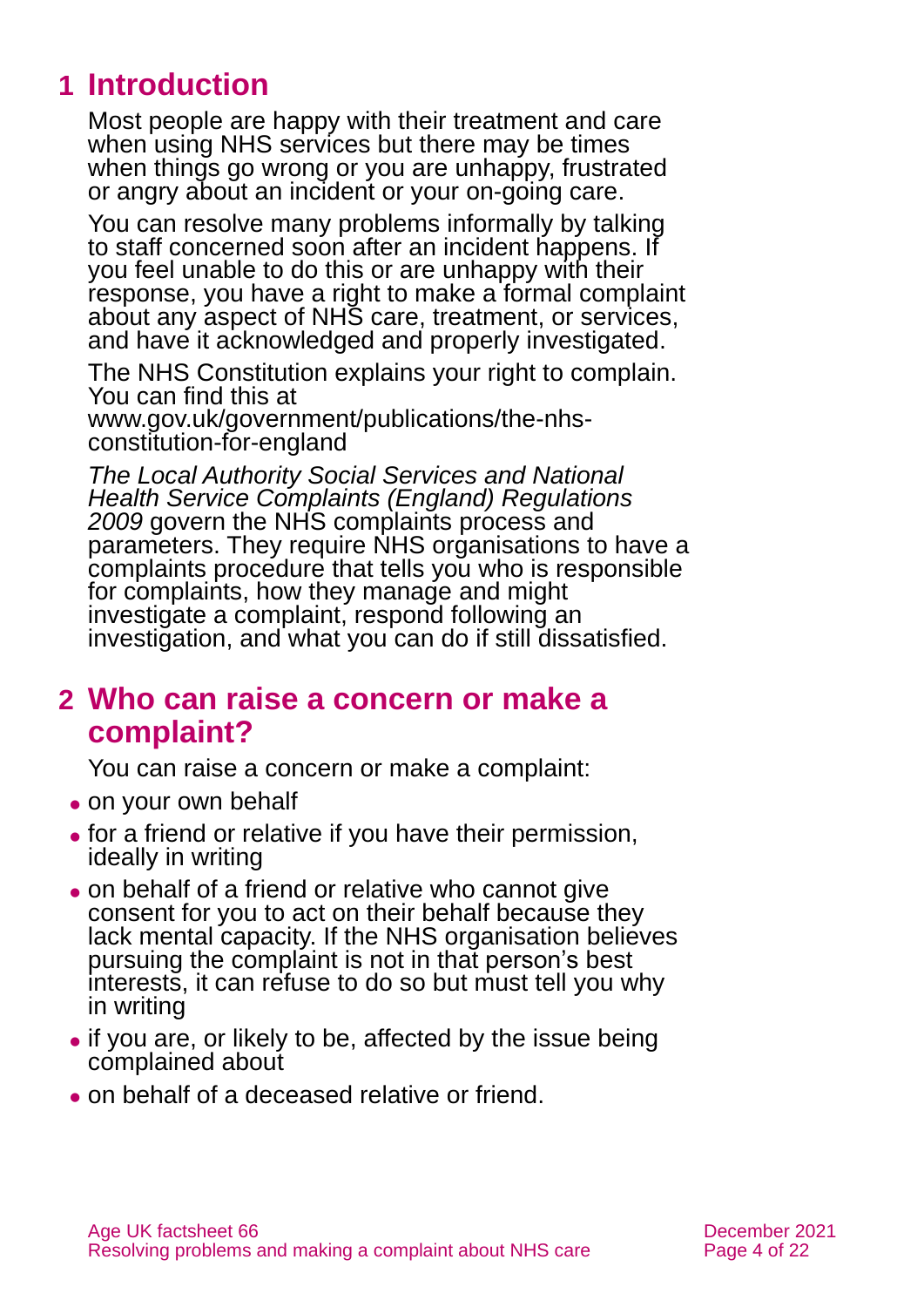# <span id="page-4-0"></span>**3 What services can you complain about?**

You can raise concerns or complain about services or care provided by:

- ⚫ your GP practice
- ⚫ community based NHS staff such as district nurses or specialist nurses
- ⚫ dentists, optometrists, or pharmacists
- ⚫ hospital trust, mental health trust, ambulance services, NHS 111
- an independent hospital if the NHS pays for your care. See [section 12](#page-16-0) if your complaint is about private treatment.

If your concern or complaint relates to detention under *Mental Health Act 1983,* see [section 7.](#page-12-0)

### **3.1 What might your concerns or complaint involve?**

They may relate to one or more of the following:

- ⚫ a specific consultation with a health professional
- ⚫ poor procedures affecting the time or route taken to reach a diagnosis
- ⚫ poor procedures affecting general care or specific treatment
- attitude of staff
- ⚫ poor or inadequate communication about your care
- ⚫ difficulty making appointments or late running appointments
- Being treated in a discriminatory way

# **3.2 Are there time limits to making a complaint?**

There is no time limit if raising a concern informally but the sooner you do this, the more likely it can be resolved satisfactorily or prevented from happening again. You must make a formal complaint within 12 months of an event occurring, or within 12 months of the date you were first aware of the matter you want to complain about.

The time limit can be waived if you give good reasons for missing it and the complaints manager decides a fair investigation is possible.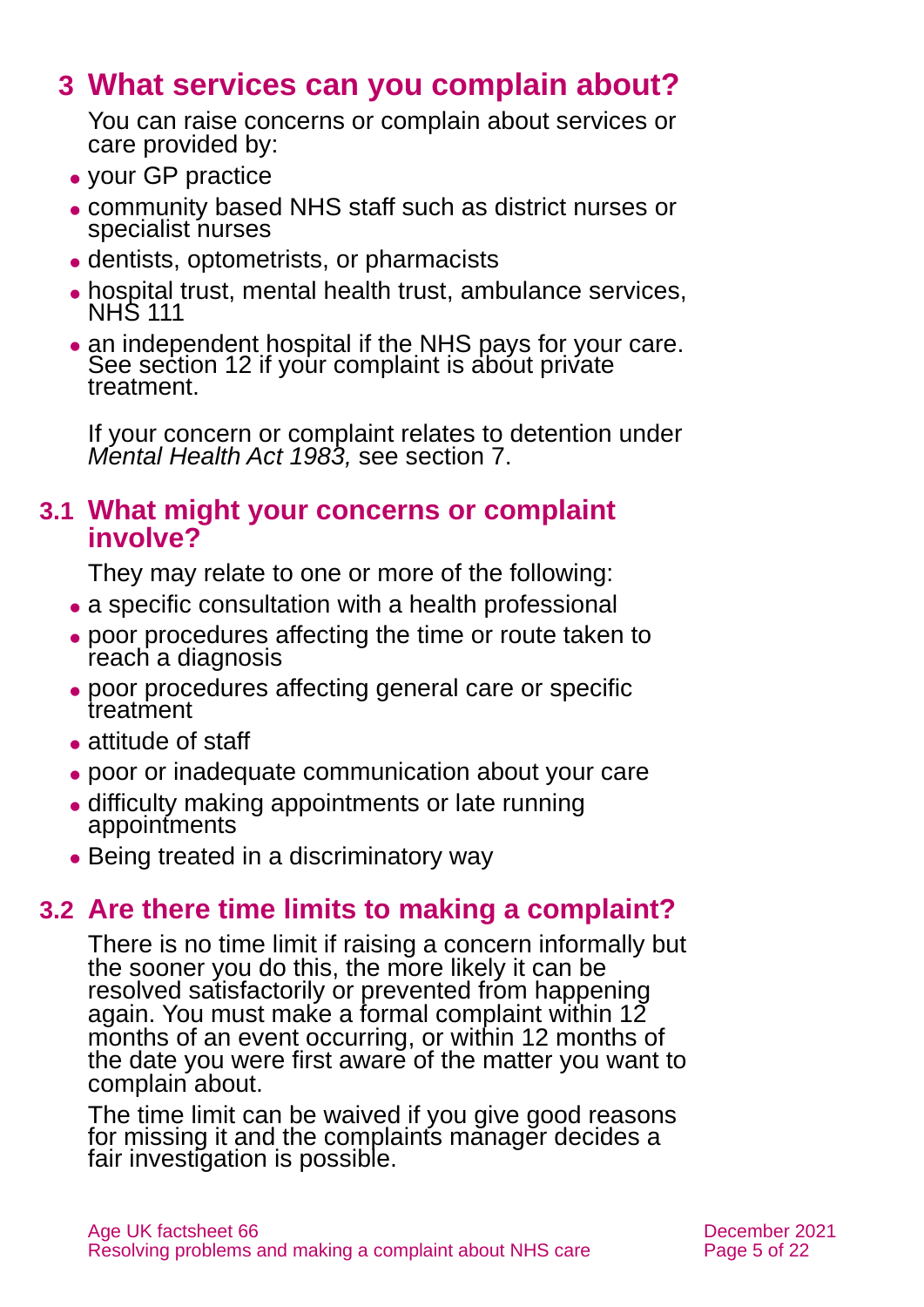# <span id="page-5-0"></span>**4 The complaints process**

### **Resolving problems informally**

Raise a concern with a staff member or their manager at the time, or as soon as possible afterwards. This provides an opportunity for it to be put right quickly and prevent a situation from getting worse.

Before you do this, decide what you would like to happen as a result. You may be satisfied if the person concerned apologises; may want assurance that staff are taking steps to prevent something happening again; may want agreement on a better way to meet your own or a relative's needs, or information from a doctor proving difficult to reach.

### **Making a formal complaint**

You may decide to raise a formal complaint because:

- ⚫ your concerns were not adequately addressed by raising them informally
- ⚫ the seriousness of the issue warrants a wider investigation, or
- the event you want to complain about happened some time ago.

The chart on [page 5](#page-6-0) shows steps in the process of resolving a complaint.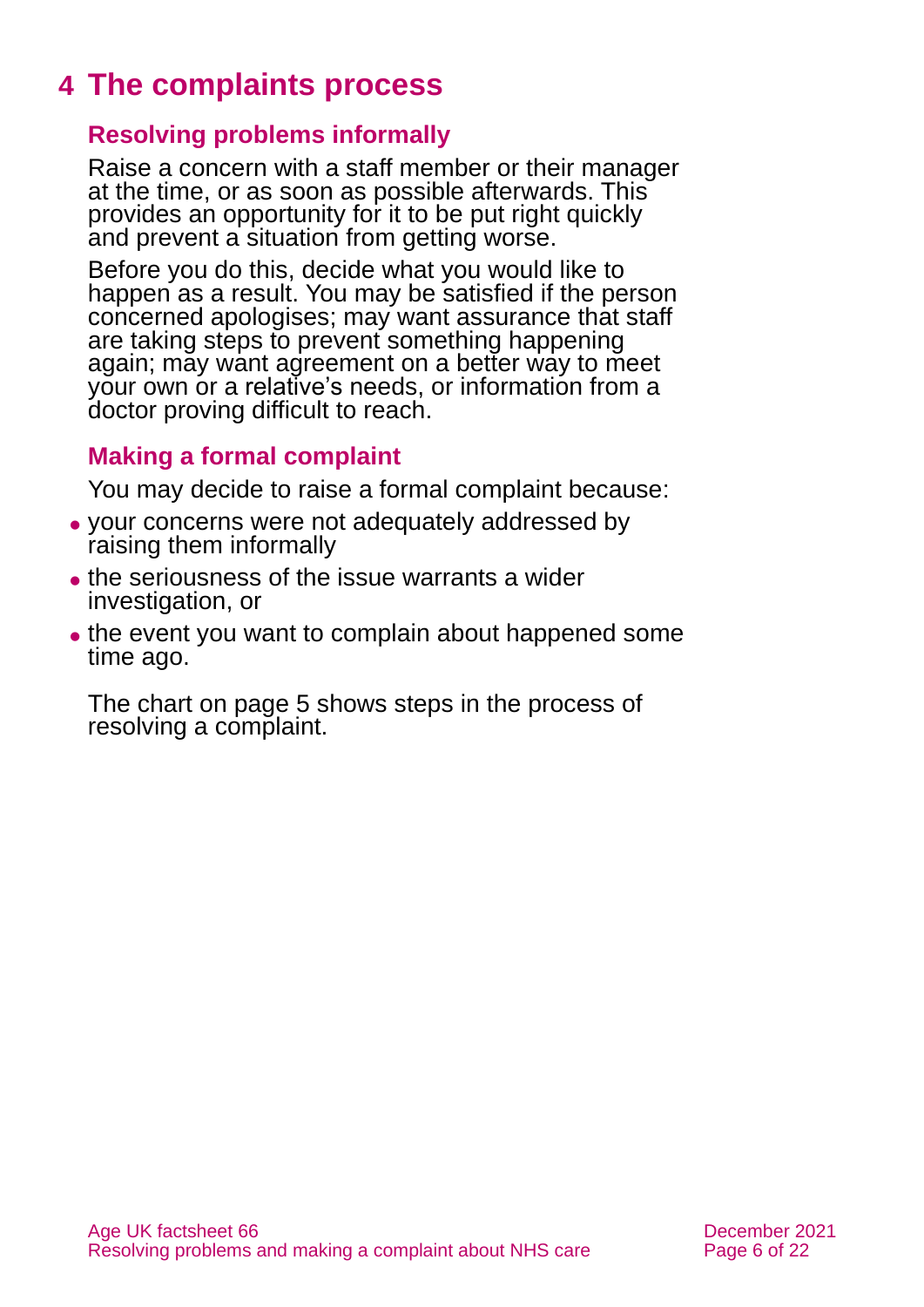### <span id="page-6-0"></span>**Resolving problems about NHS care**

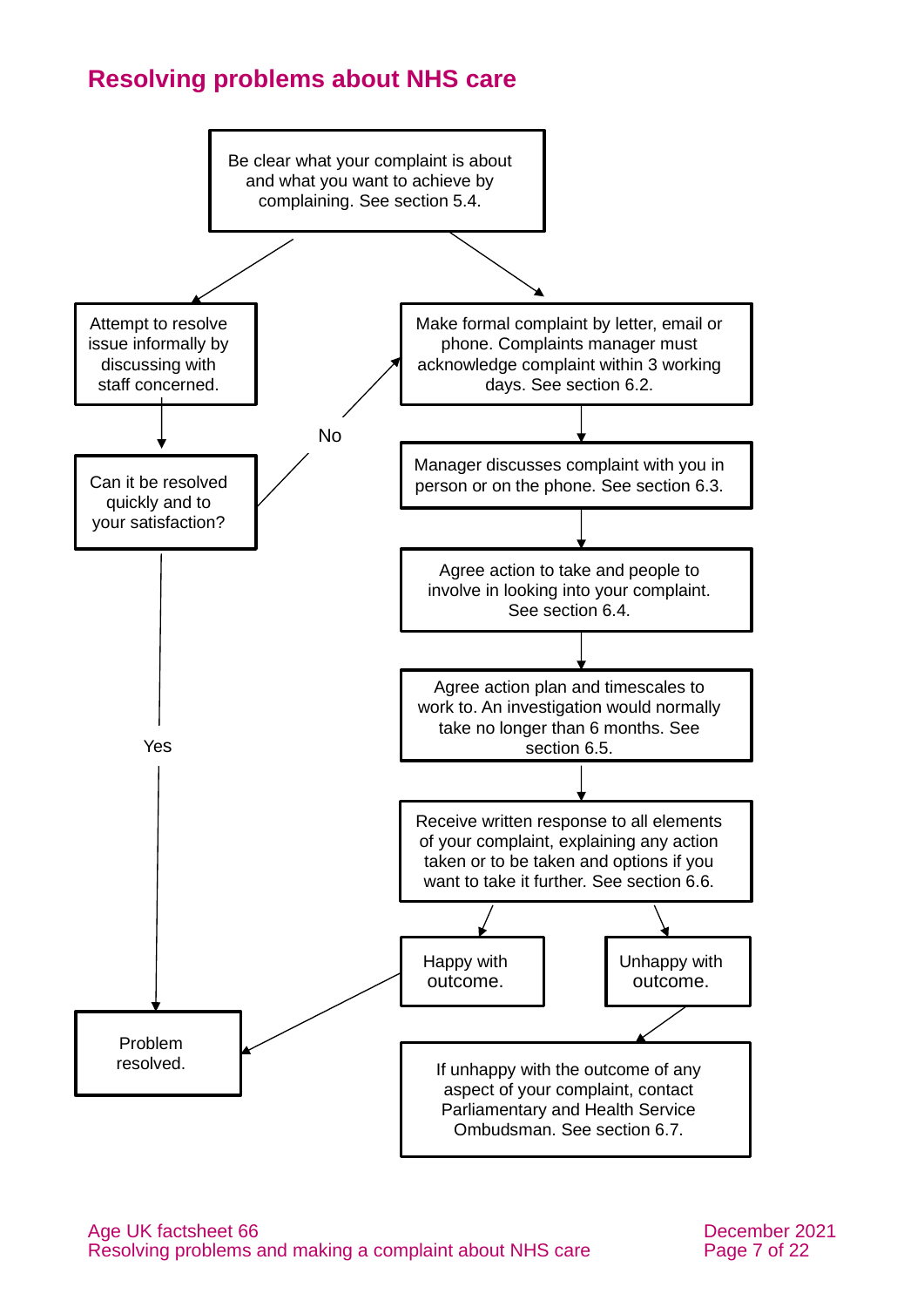# <span id="page-7-0"></span>**5 Making a formal complaint**

### **5.1 Who to complain to**

Everyone who provides a NHS service in England must have their own complaints procedure.

Staff should direct you to the appropriate person. Each organisation's website should include information on how to make a complaint.

**GP practice** - the Practice Manager is usually responsible for handling complaints, but you may want to talk to your GP first.

**Hospitals, mental health trusts and ambulance services** - most have a department to handle formal complaints. As well as lodging your complaint with the complaints department, you can alert the Chief Executive to your issue by sending them a copy of your complaint.

**Dental practices, opticians or pharmacies** – must have a senior staff member responsible for handling complaints.

#### **If you do not want to complain to the provider of the NHS service**

If you feel uncomfortable complaining to the service provider, you can approach the NHS organisation that buys a service you use – known as the '*commissioner'*.

**NHS England** buys GP services and NHS services provided in the community by dentists, opticians and pharmacists.

**A Clinical Commissioning Group** (CCG) buys hospital services, ambulance services, GP out-ofhours, NHS 111, mental health services and community services such as district nurses, for people living in their area. To find your CCG, go to [www.nhs.uk/service-search,](http://www.nhs.uk/service-search) choose "*clinical commissioning group*" and enter your postcode.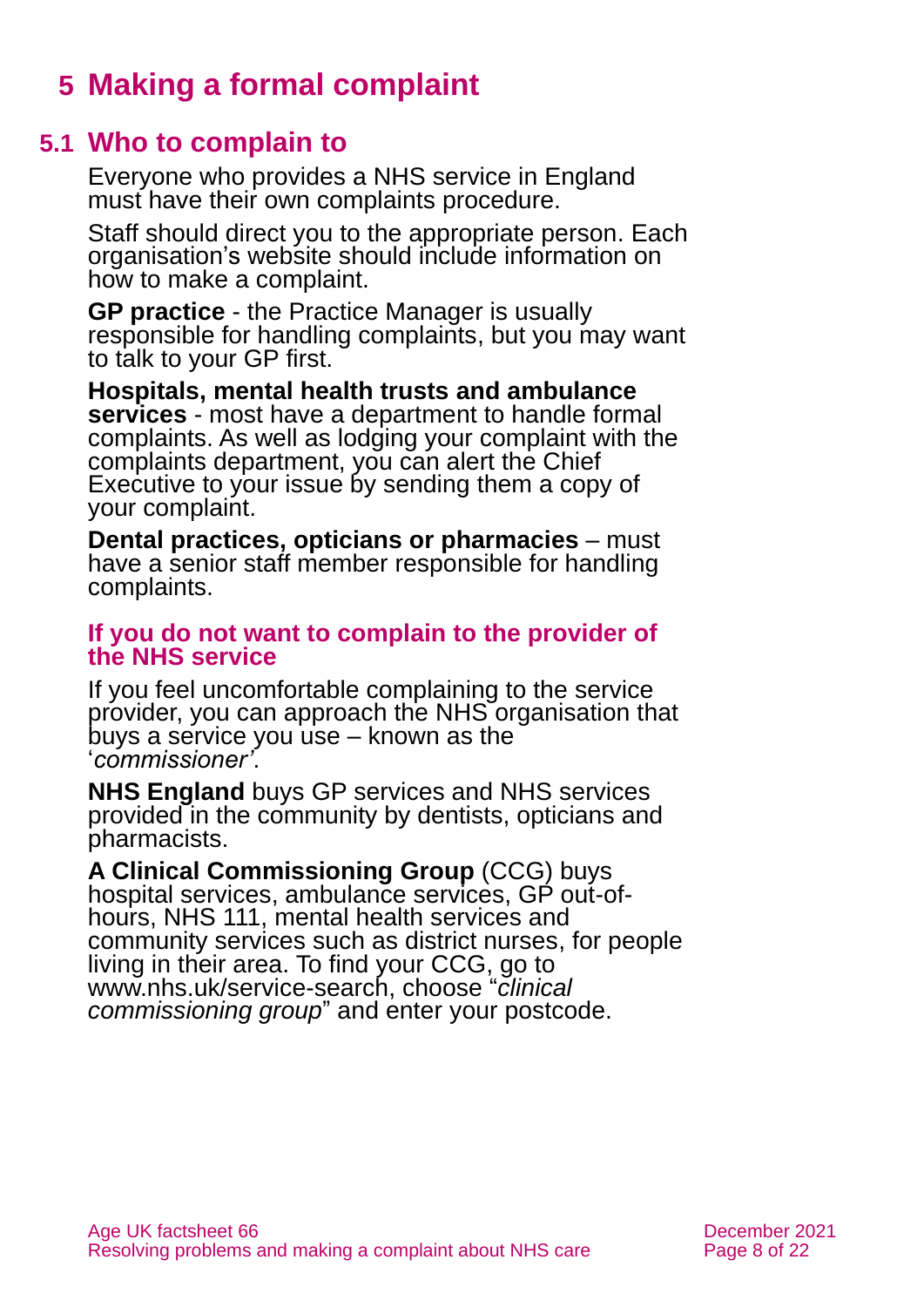### **5.2 Complaints involving more than one organisation**

If your complaint involves more than one organisation, they have a duty to co-operate. This means the organisation you complain to must approach the other one and agree between them to tell you who will:

- take the lead in handling your complaint
- ⚫ be your point of contact and responsible for communicating with you
- ⚫ co-ordinate handling of any investigations
- ⚫ ensure you receive one response that addresses all the issues it was agreed they would investigate.

For example, you might want to complain about two NHS organisations, such as a GP practice and a hospital, or the hospital that managed your discharge and the local authority that arranged discharge support.

# **5.3 Support to make a complaint**

It can be daunting or distressing to make a complaint about an NHS service and consequently, some people decide not to make one. If you are thinking of making a complaint and want to discuss your options, or need help to prepare your complaint, or want someone to come with you to a meeting about it, you have a right to free support from an advocate.

There is an Independent NHS Complaints Advocacy Service in every local authority area. Contact [your](https://www.healthwatch.co.uk/your-local-healthwatch/list)  [local Healthwatch](https://www.healthwatch.co.uk/your-local-healthwatch/list) to find out who delivers advocacy where you live.

Hospitals, mental health trusts and some ambulance services have a Patient Advice and Liaison Service (PALS) who can explain the complaints process. You can ask PALS to intervene on your behalf and try to resolve the issue informally and prevent it escalating to a formal complaint.

If you have sight or hearing difficulties, or English is not your first language, ask for a copy of the complaints procedure in a format you can understand. Let staff know if you need an advocate, lip reader, a British Sign Language or foreign language interpreter to help you.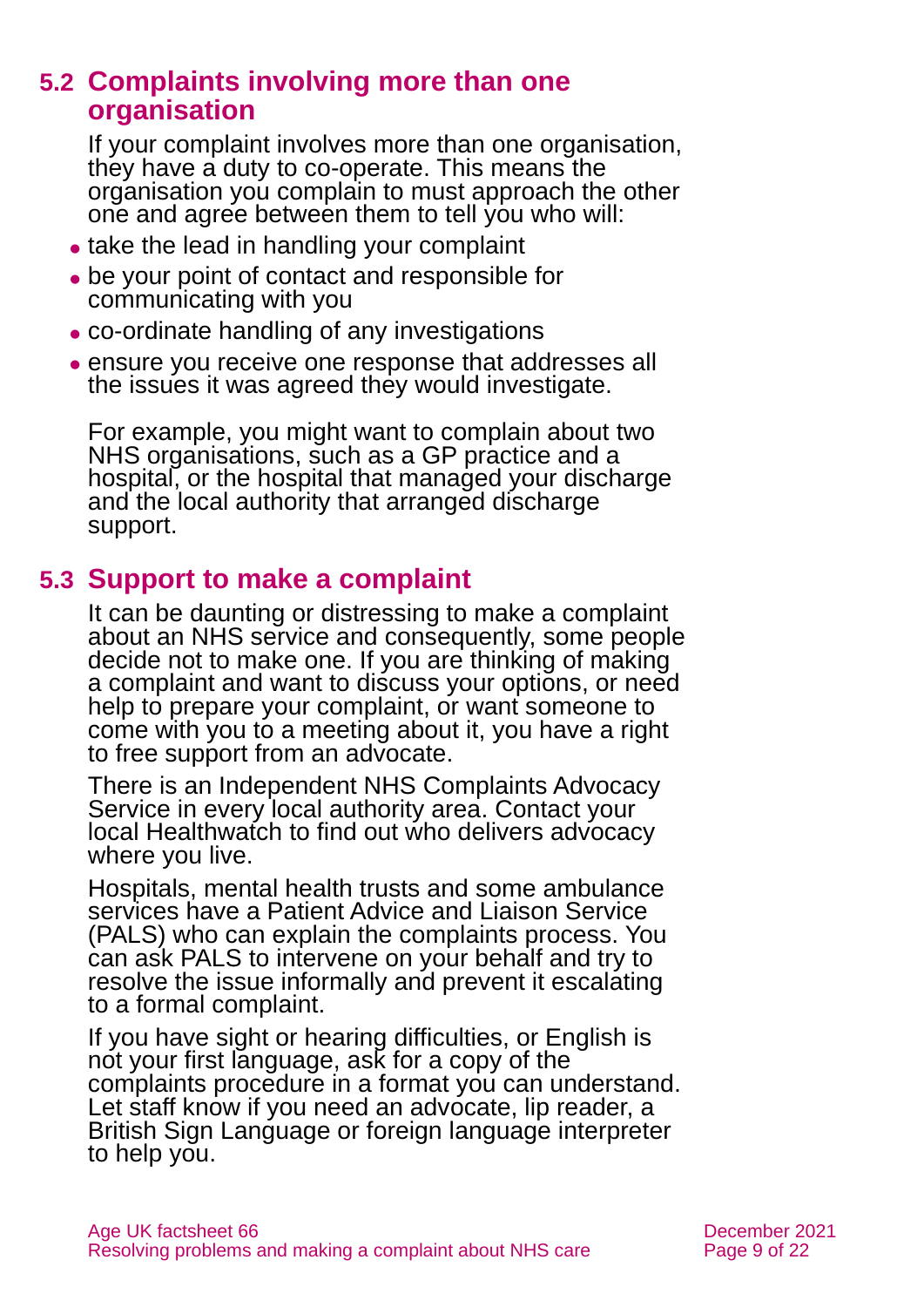If you do not seek advocacy, you may want to talk the issue through with a friend and ask if they will read any correspondence before you send it.

### <span id="page-9-1"></span>**5.4 Tips to help make an effective complaint**

These tips and suggestions can help you engage confidently with the process at what may be a stressful or emotional time.

**Be clear what your complaint is about –** set out what went wrong and how you have been affected, providing specific details, such as when and where incidents occurred, and the names of staff involved.

**Be clear about what you want to achieve by making a complaint -**you might want an apology, an explanation of why the incident happened, an agreement to put right the results of poor treatment or care, or an explanation of what has been, or will be done, so it does not happen again.

**State that you are making a formal complaint –** write at the top of your letter or email that you are making a formal complaint. This makes it clear that you expect them to respond in line with complaints regulations. It is usually advisable to make your complaint in writing if possible. However, you can complain verbally if you want to.

**Keep to the point –** avoid giving details that may distract from the main issues. Include your contact details and any evidence you may have.

# <span id="page-9-0"></span>**6 What to expect if you make a formal complaint?**

Staff should always:

- take your complaint seriously and treat you politely and with respect
- ⚫ reassure you that making a complaint will not have a negative effect on your care and treatment.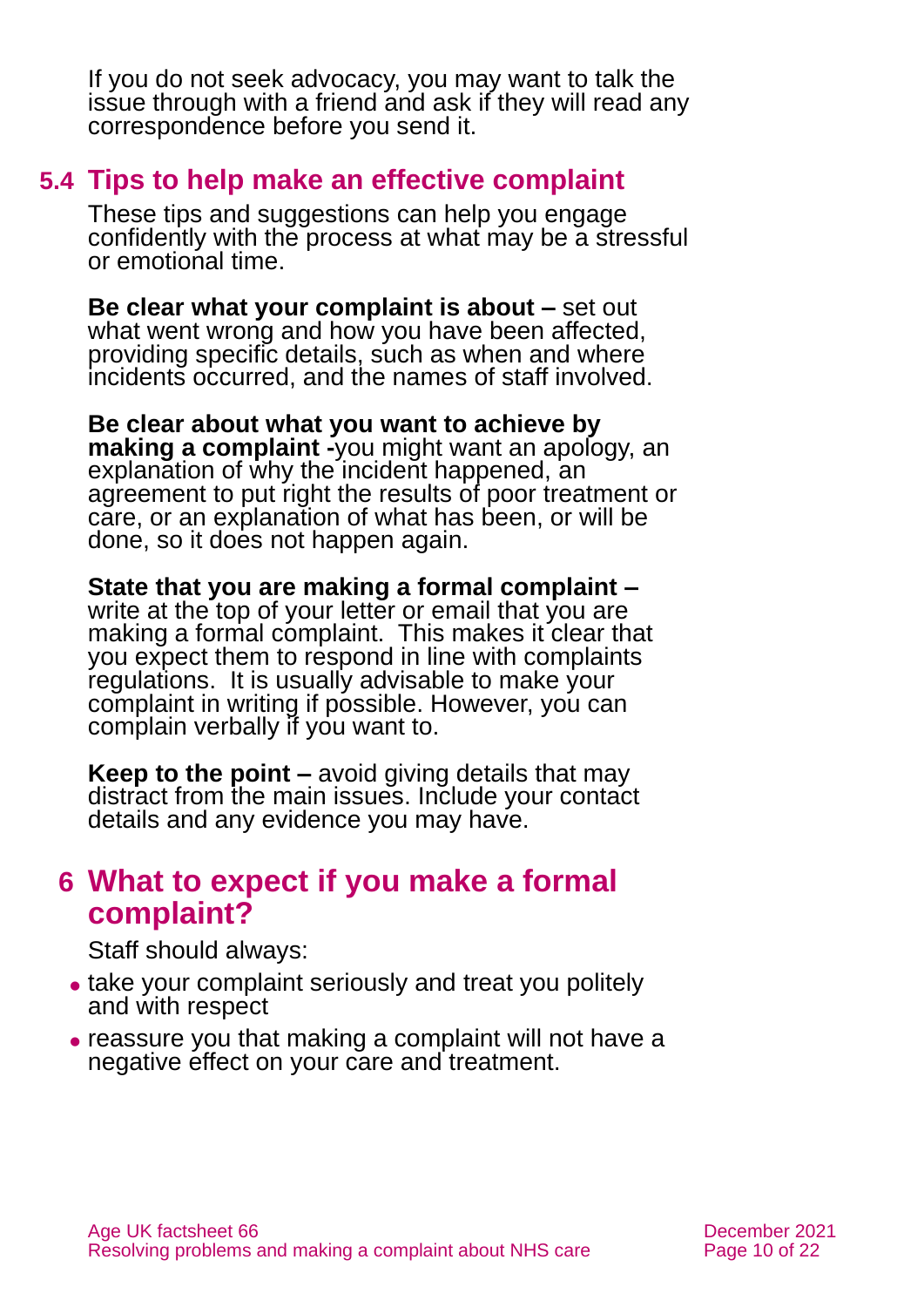# **6.1 After submitting your complaint**

Keep a record of names, contact details and job titles of anyone you speak to, dates of conversations, what was said, decisions made and deadlines agreed. Keep emails and correspondence and ask for written confirmation of verbal promises.

### <span id="page-10-0"></span>**6.2 Acknowledgement of your complaint**

You can make a complaint in person or by phone, letter or email. If by phone, the person you speak to should send a letter or email detailing their understanding of your complaint. This allows you to check they understand it accurately.

Staff should acknowledge your complaint - orally or in writing - *within three working days*. Contact them if you do not hear within this time.

### <span id="page-10-1"></span>**6.3 An opportunity to discuss your complaint**

The person who acknowledges your complaint must offer you, at a mutually agreed time, the opportunity to discuss it and how it will be handled. This can be face to face or by phone.

If you do not want this discussion, staff should write explaining how they propose to manage your complaint, including expected timescales for completing any investigation and for sending their response.

### <span id="page-10-2"></span>**6.4 To have your complaint properly looked into**

The person responsible for managing your complaint should:

- discuss who to involve and the type of investigation most likely to help understand what happened and why, and lead to a satisfactory outcome
- agree an investigation that is proportionate and completed as soon as possible. One option may be a face-to-face meeting between you and staff concerned, involving a mediator if necessary.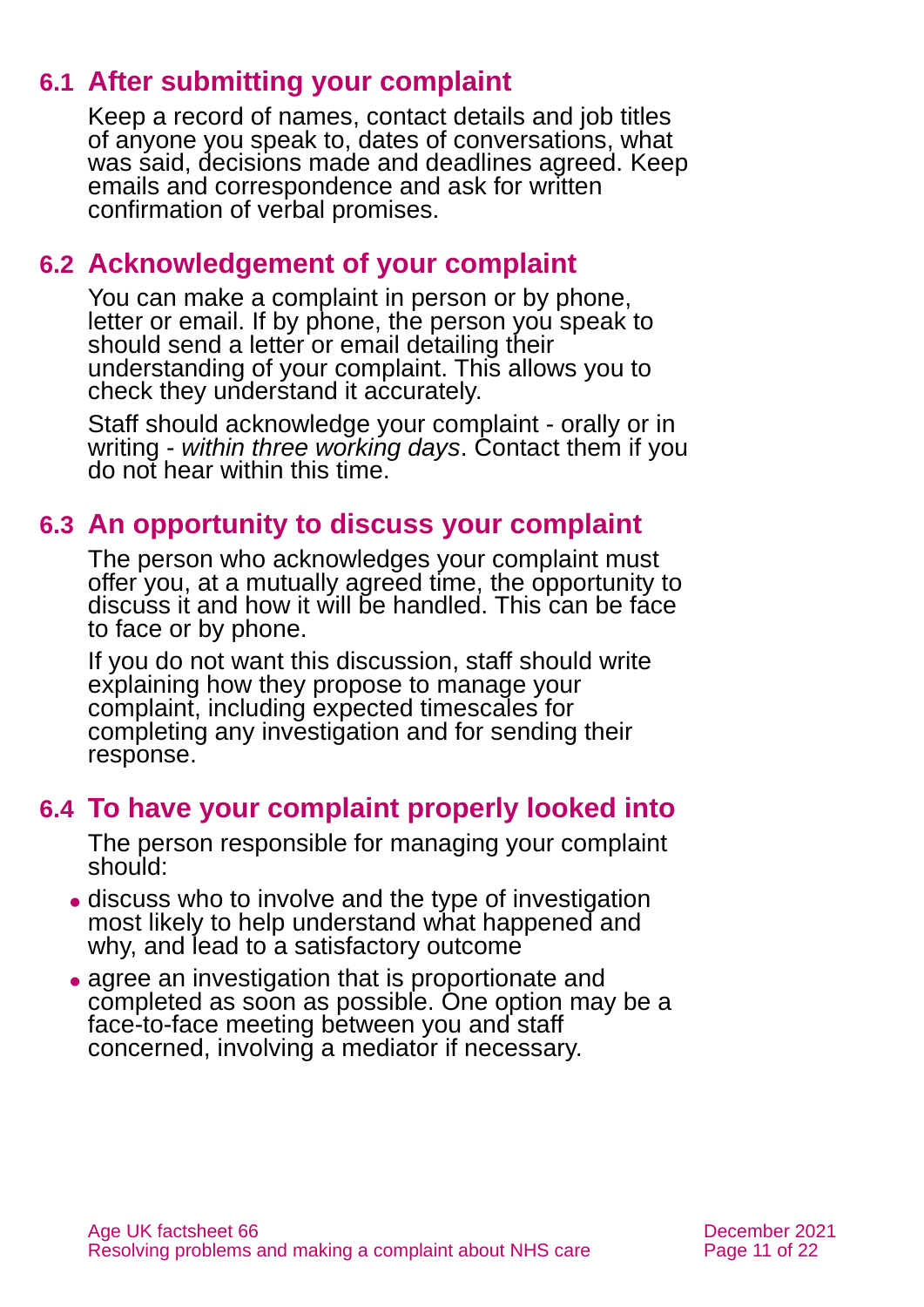### <span id="page-11-0"></span>**6.5 Agree timescales and be kept informed of progress**

If your complaint needs a full investigation, ensure all issues you want addressed are included and agree a plan of action and timescales. You should expect to receive a response *no more than six months from the date of your complaint*. If it is to be longer than this or than agreed, you should be told why and sent a response as soon as possible.

If you are unhappy that agreed timelines are not met, contact the Parliamentary & Health Service Ombudsman (PHSO) helpline (see [section 6.6\)](#page-11-1). In the case of a hospital complaint, you can write to the Chief Executive.

# <span id="page-11-1"></span>**6.6 Be told the outcome and options if still unhappy**

At the end of an investigation, you should receive a written response, by email if you prefer, that includes:

- an explanation of how they considered your complaint, conclusions reached in relation to each part of it, and any action the complaint specifies, or the organisation believes it should take
- ⚫ confirmation the organisation is satisfied any action that needs to be taken has been, or will be taken
- ⚫ details of your right to ask the PHSO to look into your complaint and how to do this, if you are dissatisfied with all or part of their response.

If you are unclear or dissatisfied with any element of the response, first raise it with the complaints manager, as further discussion may resolve things without involving the PHSO.

# <span id="page-11-2"></span>**6.7 Taking your complaint to the Ombudsman**

The PHSO is independent of the NHS and the government and accountable directly to Parliament. *You should approach the PHSO within one year of becoming aware of the problem*. If it is longer than this, speak to their helpline for advice on how to proceed.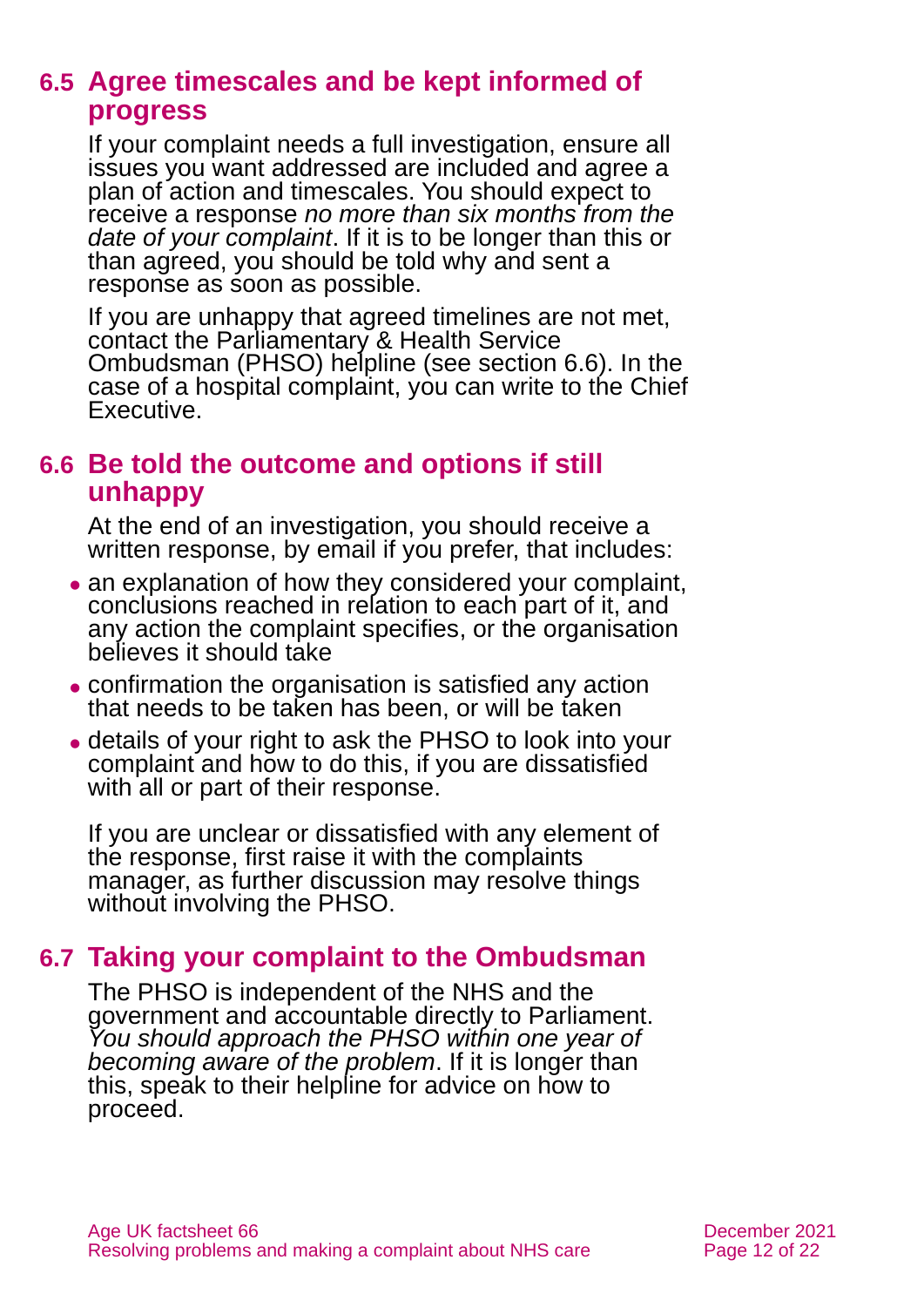PHSO investigate a complaint if they believe there is a case to answer. Helpline staff can explain how they deal with complaints, time frames they work to, and help you complete their complaints form. You can download the form from their [website.](https://www.ombudsman.org.uk/) The website also explains things you need to know if considering legal action.

If PHSO decides an organisation has got things wrong, they can make recommendations for them to be put right. This includes giving you explanations and an apology; wanting the service to learn and improve and there may be recommendations for financial redress.

The PHSO and Local Government and Social Care Ombudsman (who investigates complaint handling by local authorities) have a joint team to handle complaints involving NHS and local authority services.

### **6.8 Monitoring and reporting on complaints handling**

Each NHS organisation must keep a record of:

- each complaint, what it was about, and its outcome
- ⚫ whether it met agreed timeframes for a response or had to amend them.

Their annual report must include:

- how many complaints they received
- ⚫ how many were found to be justified
- ⚫ how many were referred to the PHSO
- a summary of the subject matter of complaints
- ⚫ significant learning arising from complaints or the way they were handled
- action taken, or to be taken, to improve services as a direct result of investigating complaints.

# <span id="page-12-0"></span>**7 Complaints about NHS use of** *Mental Health Act*

If you are unhappy about the use of powers or how duties have been carried out under the *[Mental Health](https://www.legislation.gov.uk/ukpga/1983/20/contents)  [Act 1983](https://www.legislation.gov.uk/ukpga/1983/20/contents) (MHA),* you should raise this with the service providing your care. They must have a complaints procedure.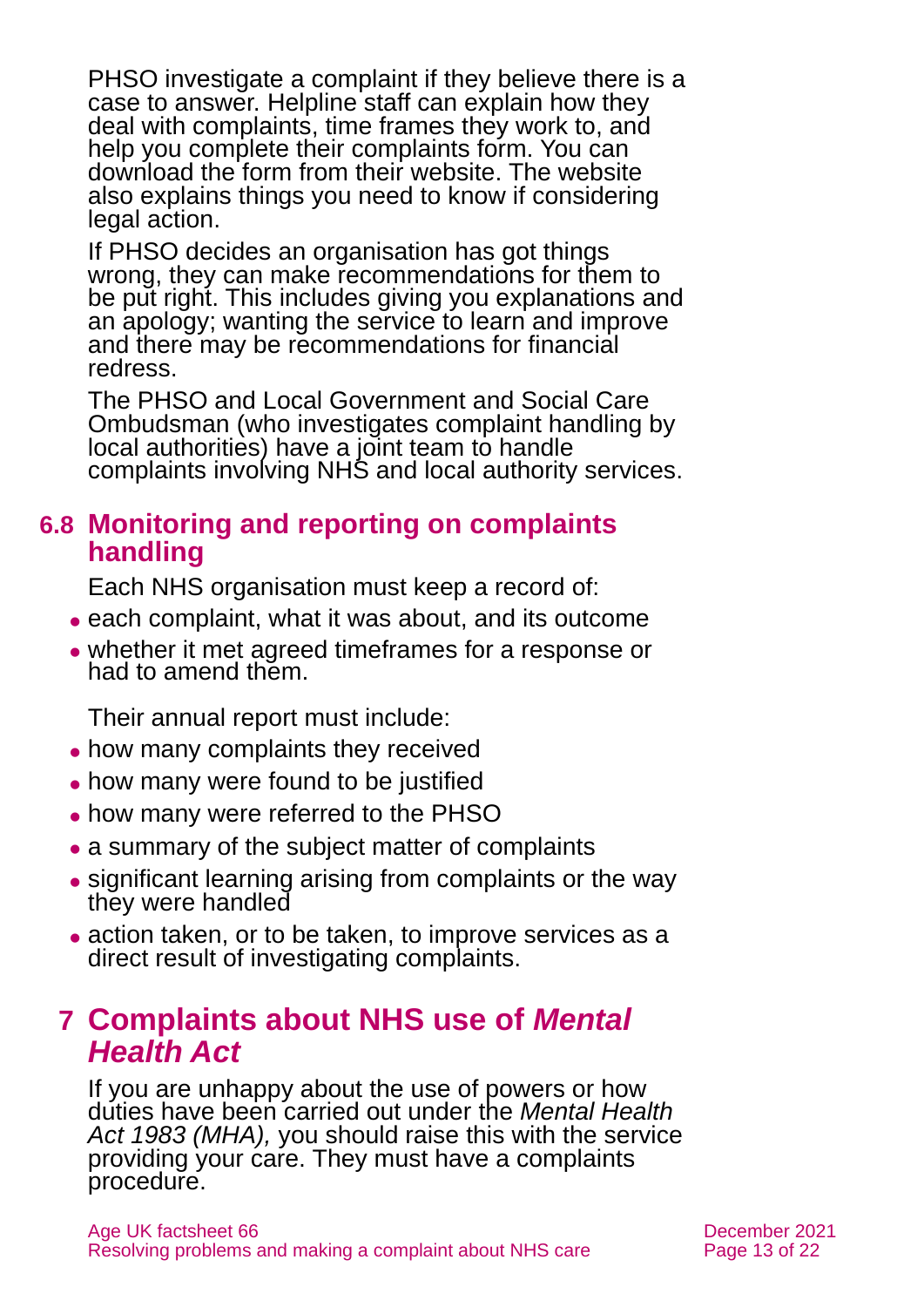If you want support to make your complaint, seek information about mental health law and services from a charity such as Mind. You can ask to talk to an Independent Mental Health Advocate, a specialist advocate trained to work within the *MHA* framework.

If you are unhappy with the outcome of the service's investigation and it relates to detention in hospital, care while subject to a community treatment order, or if you are the subject of a guardianship, you can ask the [Care Quality Commission](https://www.cqc.org.uk/) (CQC) to further investigate your complaint. They look to see whether the local service handled your complaint fairly.

You can contact CQC if you believe NHS staff:

- did not follow the right procedures
- did not give you the right information
- restrained or kept you away from other patients unnecessarily
- ⚫ did not adequately plan for your discharge.

If your complaint does not relate to treatment under the MHA but, for example, is about treatment options or medication staff want you to take, or if you believe you should be discharged, complain to the service provider. They should follow the procedure described in [section 5.](#page-7-0)

# <span id="page-13-0"></span>**8 Care Quality Commission (CQC)**

The CQC is the independent regulator of health and adult social care in England and investigates individual complaints relating to the *MHA 1983.* 

The CQC cannot investigate complaints about NHS and social care services but wants you to share both good and bad experiences with them. You can do this by letter, phone or '*[share your experience](https://www.cqc.org.uk/give-feedback-on-care)*' form on [their website.](https://www.cqc.org.uk/give-feedback-on-care) Inspectors review feedback and decide if it warrants follow up or action on their part.

Patient feedback can influence decisions around registration and inspection of services, add to other information held about a service provider, and helps inspectors make judgements about whether services are meeting standards of quality and safety.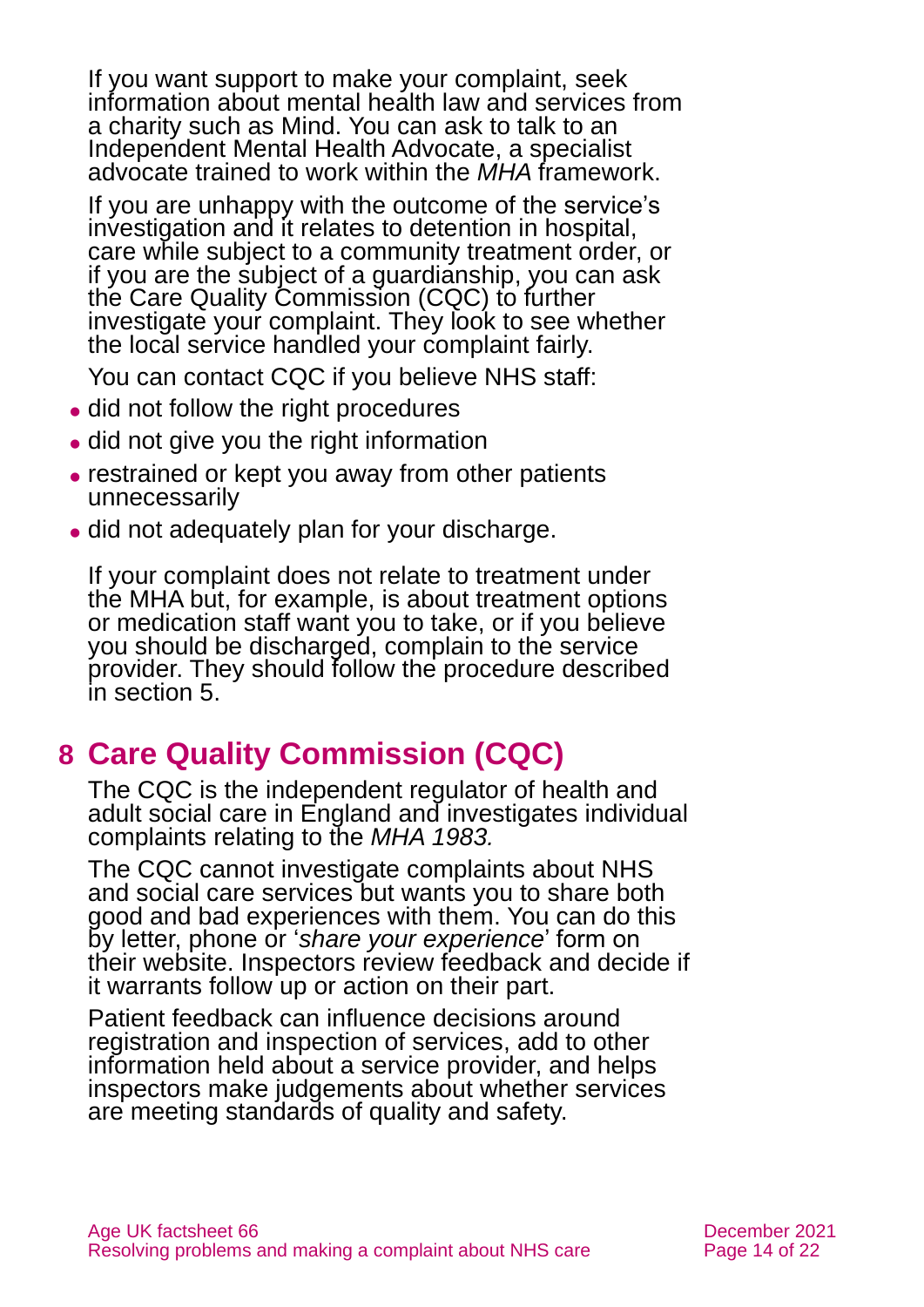### **CQC Inspections**

The CQC inspects and reports on all NHS organisations, independent healthcare providers and social care providers. Their inspection regimes are tailor-made for each type of provider. The CQC always looks at the content of, and trends in, complaints and how each provider handles, responds to and learns from complaints.

# <span id="page-14-0"></span>**9 Safeguarding concerns**

Safeguarding refers to the process of protecting peoples' health, wellbeing and human rights, and enabling them to live free from harm, abuse and neglect. Some adults are at increased risk of neglect or abuse because of their dependence on others, for example people living with dementia, with a sensory impairment, learning difficulty or frailty.

Harm and abuse can happen anywhere, including hospitals where at ward level, it might involve ignoring medical or physical care needs such as permitting development of pressure ulcers, misuse of medicines, or failure to ensure adequate nutrition and liquids. You can discuss any concerns and get advice by contacting [Hourglass.](https://wearehourglass.org/england)

If your concerns are about someone else's care, it is always best to discuss your worries with them. It is important to have their agreement, where possible, before you report abuse. If the person does not have the mental capacity to agree to this, think carefully about whether it is in their best interests to raise a safeguarding alert on their behalf.

Hospitals must have a safeguarding policy describing steps staff must follow if concerns are brought to their attention. If you have concerns, speak with a senior staff member on the ward or ask PALS for contact details of the hospital's Safeguarding Lead. You can raise the matter with your local authority safeguarding team and also notify CQC.

GP practices, dental practices and other NHS organisations have a staff member who leads on safeguarding. For more information, see factsheet 78, *[Safeguarding older people from abuse and neglect](https://www.ageuk.org.uk/globalassets/age-uk/documents/factsheets/fs78_safeguarding_older_people_from_abuse_fcs.pdf)*.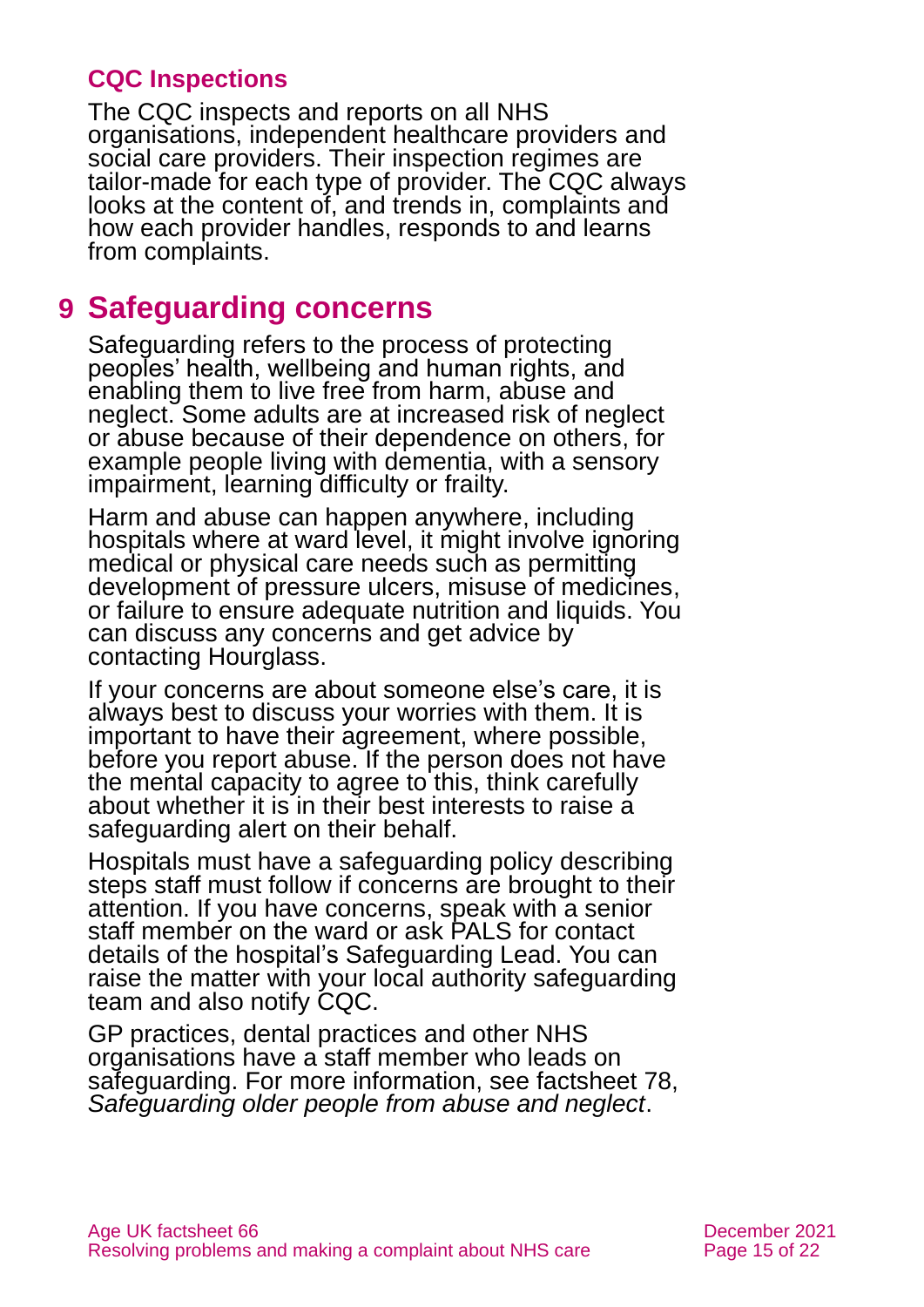# <span id="page-15-0"></span>**10 Negligence by an NHS organisation or healthcare professional**

If you or a family member believe you have been harmed by an NHS organisation or healthcare professional because of negligence, you are entitled to an explanation and may get compensation for your injuries. These are complex areas. [Action against](https://www.avma.org.uk/)  [Medical Accidents](https://www.avma.org.uk/) can help you decide if your experience falls into the category of a medical accident and if so, discuss your options.

You may have been told by an NHS organisation caring for you about an incident where your care or treatment has gone wrong and appears to have caused significant harm or has the potential to cause serious harm in the future. Organisations must share this with you under the Duty of Candour requirements in the *[Health and Social Care Act 2008 \(Regulated](https://www.legislation.gov.uk/uksi/2014/2936/contents)  [Activities\) Regulations 2014.](https://www.legislation.gov.uk/uksi/2014/2936/contents)*

# <span id="page-15-1"></span>**11 Complaints about a health professional**

If you believe a doctor or other health professional is guilty of professional misconduct that could call into question their fitness to practice, you can complain to their regulatory body. Each has procedures for investigating fitness to practice concerns. Examples include seriously or persistently failing to work competently and safely, having inappropriate relations with a patient, or breaching confidentiality.

The professional bodies for the main health professions are:

**Doctors**: General Medical Council

**Nurses and midwives**: Nursing and Midwifery Council

**Dentists**: General Dental Council

**Opticians**: General Optical Council

**Pharmacists**: General Pharmaceutical Council

**Chiropodists/podiatrists, dietitians, occupational therapists, paramedics, physiotherapists, radiographers and speech and language therapists**: Health and Care Professions Council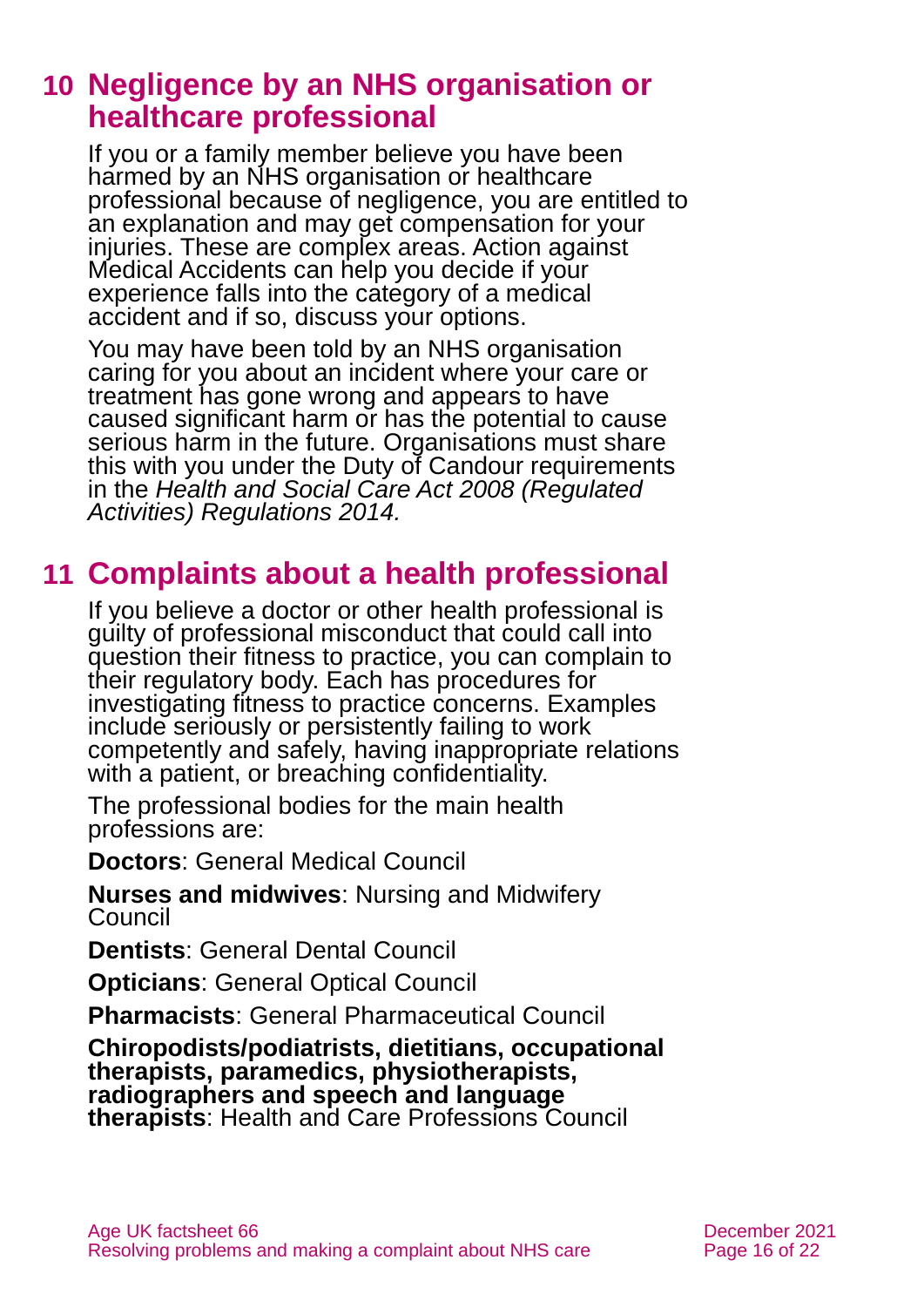# <span id="page-16-0"></span>**12 Complaints about private healthcare providers**

If you are unhappy with healthcare you have paid for yourself, contact the service provider and give it the opportunity to investigate your concerns and respond to you. They should have a complaints procedure.

If you are not happy with their response, contact the [Independent Healthcare Sector Adjudication Services.](https://iscas.cedr.com/) They represent many independent healthcare organisations and have a guide for patients and a code of practice for their members on dealing with complaints. They only look into complaints involving their members.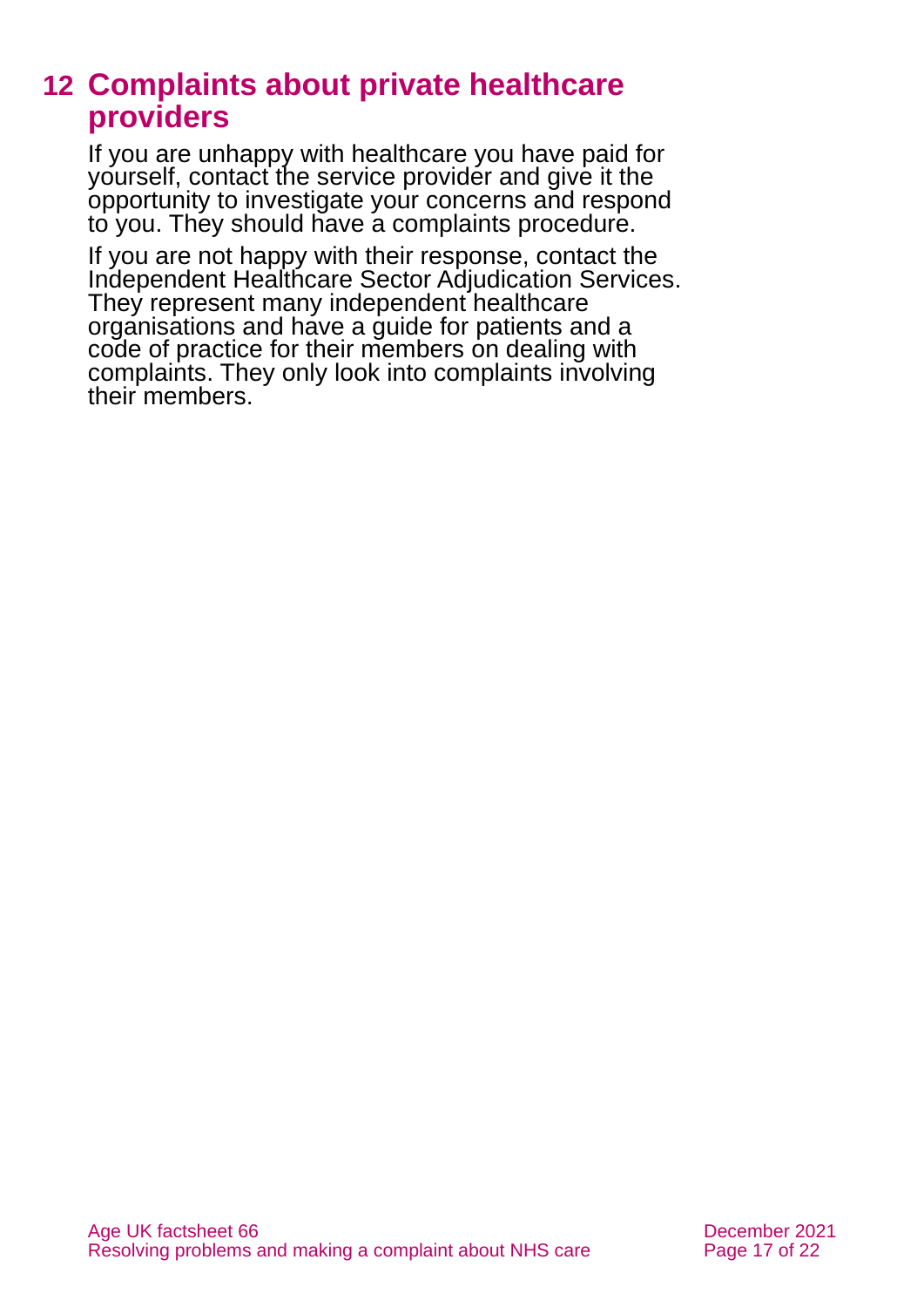# **Useful organisations**

### <span id="page-17-0"></span>**Action against Medical Accidents**

[www.avma.org.uk](http://www.avma.org.uk/) Telephone helpline 0845 123 2352

A charity working for patient safety and justice. It offers information and advice to support people affected by medical accidents.

#### **Care Quality Commission**

[www.cqc.org.uk](http://www.cqc.org.uk/) Telephone 03000 61 61 61

Independent regulator of adult health and social care services in England and can investigate complaints about use of *Mental Health Act 1983*.

### **General Dental Council**

[www.gdc-uk.org/](http://www.gdc-uk.org/)

The General Dental Council (GDC) is responsible for registering all dentists and dental care professionals who practise in the UK and investigating concerns about their 'fitness to practice'.

#### **General Medical Council**

[www.gmc-uk.org](http://www.gmc-uk.org/)

The organisation to contact if you have a concern about a doctor's 'fitness to practice'.

#### **General Optical Council**

[www.optical.org/](http://www.optical.org/) Telephone 020 7580 3898

The regulator for opticians, optometrists, dispensing opticians and optical businesses practicing in the UK.

#### **General Pharmaceutical Council**

[www.pharmacyregulation.org/](http://www.pharmacyregulation.org/) Telephone 0203 713 8000

The organisation to contact if you have concerns about a pharmacy's or pharmacist's 'fitness to practice'.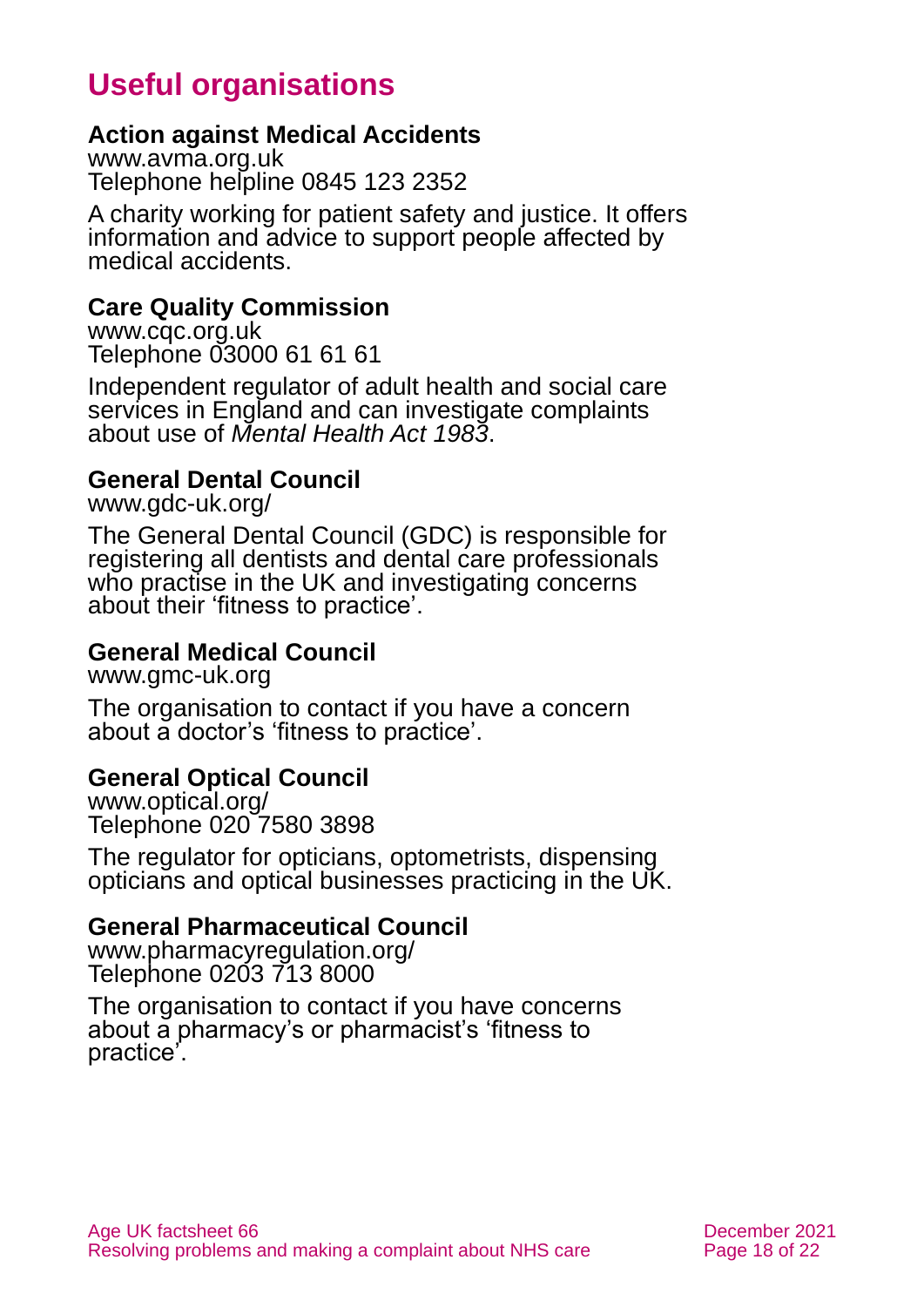### **Health and Care Professionals Council (HCPC)**

[www.hcpc-uk.org/](http://www.hcpc-uk.org/) Telephone 0800 328 4218

Keep a register of selected health and care professionals and investigates '*fitness to practice*' concerns.

### **Hourglass**

[www.wearehourglass.org/england](http://www.wearehourglass.org/england) Telephone 0808 808 8141

A specialist charity focusing exclusively on the issue of elder abuse.

#### **Independent Sector Complaints Adjudication Service (ISCAS)**

<https://iscas.cedr.com/> Telephone 020 7536 6091

Voluntary scheme for independent healthcare providers and provides independent adjudication on complaints about its members.

# **Local Government and Social Care Ombudsman**

[www.lgo.org.uk](http://www.lgo.org.uk/) Telephone 0300 061 0614

Can investigate complaints about privately funded adult social care and complaints about local councils.

### **Local Healthwatch and Healthwatch England**

[www.healthwatch.co.uk](http://www.healthwatch.co.uk/) Telephone 03000 683 000

Local Healthwatch can signpost to the local independent NHS Complaints Advocacy Service.

### **Mind**

[www.mind.org.uk](http://www.mind.org.uk/) Infoline 0300 123 3393

Provides information and support to anyone experiencing a mental health problem.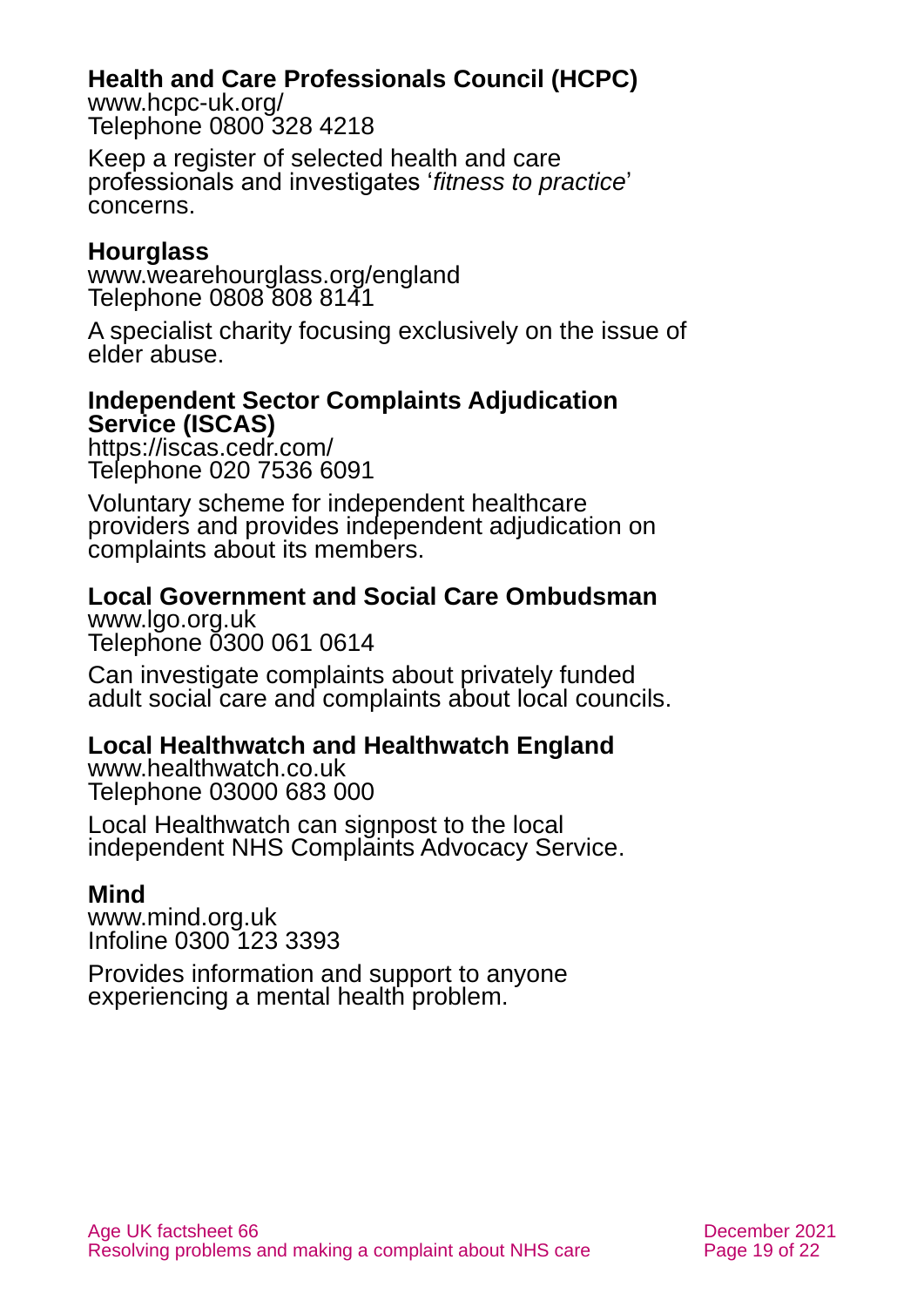### **NHS England**

[www.england.nhs.uk/contact](http://www.england.nhs.uk/contact-us/complaint/complaining-to-nhse/)[us/complaint/complaining-to-nhse/](http://www.england.nhs.uk/contact-us/complaint/complaining-to-nhse/) Telephone 0300 311 22 33

Can ask to investigate complaints about primary care services if you do not wish to complain to the service itself.

#### **Nursing and Midwifery Council**

[www.nmc.org.uk/](http://www.nmc.org.uk/) Telephone 020 7681 5688

Can investigate 'fitness to practice' concerns about nurses and midwives.

### **Parliamentary and Health Service Ombudsman**

[www.ombudsman.org.uk](http://www.ombudsman.org.uk/) Telephone helpline 0345 015 4033

This Ombudsman investigates complaints about NHS care in England.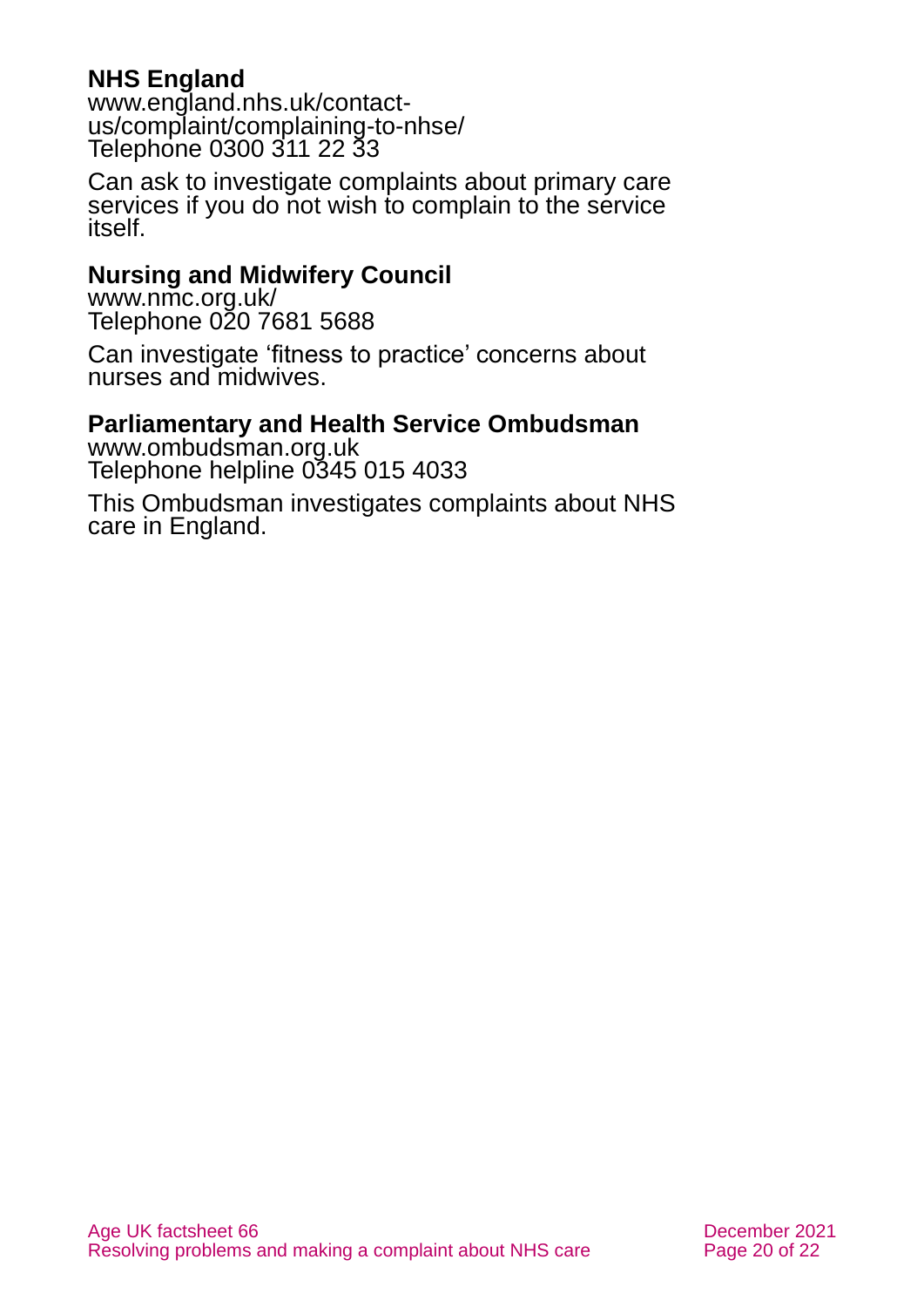# **Age UK**

Age UK provides advice and information for people in later life through our Age UK Advice line, publications and online. Call Age UK Advice to find out whether there is a local Age UK near you, and to order free copies of our information guides and factsheets.

### <span id="page-20-1"></span>**Age UK Advice**

[www.ageuk.org.uk](http://www.ageuk.org.uk/) 0800 169 65 65 Lines are open seven days a week from 8.00am to 7.00pm

### **In Wales contact**

#### **Age Cymru Advice**

[www.agecymru.org.uk](http://www.agecymru.org.uk/) 0300 303 4498

### <span id="page-20-0"></span>**In Northern Ireland contact**

#### **Age NI** [www.ageni.org](http://www.ageni.org/)

0808 808 7575

### **In Scotland contact**

#### <span id="page-20-2"></span>**Age Scotland** [www.agescotland.org.uk](http://www.agescotland.org.uk/)

0800 124 4222

# **Support our work**

We rely on donations from our supporters to provide our guides and factsheets for free. If you would like to help us continue to provide vital services, support, information and advice, please make a donation today by visiting [www.ageuk.org.uk/donate](http://www.ageuk.org.uk/donate) or by calling 0800 169 87 87.